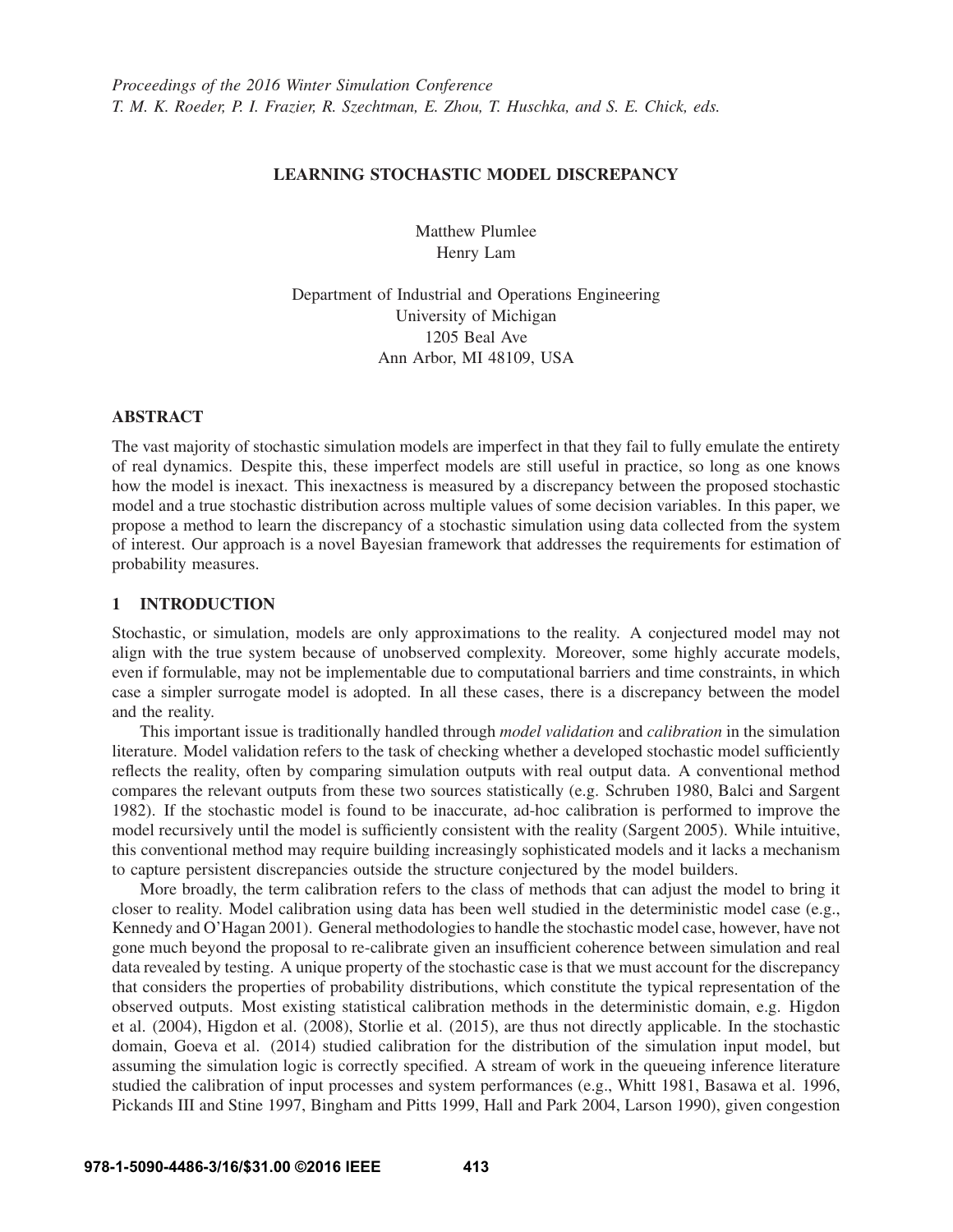or transaction data. These work are based on specific queueing structures that could be approximated either analytically or via diffusion limits, and, moreover, that are not subject to misspecification errors.

This paper studies a general framework to learn, and correct, for discrepancies between stochastic outputs from simulation models and the reality. In contrast to the past literature, we do not restrict the simulation logic or presume the logic matches reality. Instead, we focus on situations where responses from the real system are recorded for multiple scenarios. Taking into account the discrepancies between the real data and the model outputs at these different scenarios, we seek to give an estimate for the performance measure of interest at a described scenario. Our key methodological contribution is to build a Bayesian learning framework that operates on the probabilistic representation inherent in simulation models by using likelihood ratios as our main inference objects.

Pedagogical example To fix the conceptual ideas in this paper, we borrow from the call center data originally analyzed in Brown et al. (2005). This dataset is associated with a call center where a customer is placed into a queue once a call is received until one of *n* servers is available. From these data, the sample mean of the waiting time (from entry to service for a customer) from 9:00 to 10:00 am is calculated. In this narrow time period, the arrival rate and service rate, which is time inhomogenous according to Brown et al. (2005), should be approximately homogenous. The average arrival rate in this data was 1.76 customers per minute and the average service time was 3.72 minutes per customer. In this paper, we also account for the number of servers operating in the system at any given time, which appears to differ between days. To our reading, this subset of the data was by-and-large ignored in Brown et al. (2005)'s original analysis.

Our model for this call center will be an *n*-server first-come-first-serve queue. Following practice, both the interarrival and service times will be modelled as exponentially distributed. After a warm up period, the sample average of the waiting time is measured over the course of a one hour window. This, in principal, agrees with Brown et al. (2005). Moreover, this modeling framework likely emulates many common practices. In the spirit of ad-hoc calibration, two additional features were added: (i) the arrival rate is randomly generated each day from a log normal distribution with associated mean parameter 1.8 and variance 0.4 and (ii) with probability 2/3, a customer will abandon the queue if the wait time is longer than an exponential random variable with mean 1.5, otherwise they will remain in the queue until served. Adding both of these features resulted in a simulation model that was closer to the observed data.

When this example is revisited in this article, it will become clear that the simulation model output does not exactly agree with the collected responses. Even though the parameters of the model are well-estimated and the model has been deliberately calibrated, the model is not perfect thus it does not agree with the collected responses from the real system. This creates the problem in practice: how does one go about calibrating this model in a precise way using these observations?

# 2 GENERAL SETTING

In this paper, the system of interest outputs a discrete (or discretized) response over a space  $\mathscr Y$  with cardinality *q*. This response depends on a vector of design variables, denoted *x*, and each potential combination are indexed from  $i = 1, \ldots, m$ , where *m* is the total feasible combinations of these variables. The variable *x* can be broadly defined to include input variables that can not necessarily be "controlled". An example of the response is the waiting time in call centers (which is the running pedagogical example) or hospitals (Helm and Van Oyen 2014). In the first example, design variables could be the number of servers, the system capacity, and the arrival rate. In the second example, the design variables could be the rate of elective admissions. The probability measure  $\pi_i$  describes the distribution of the response of the real system. The term design point will be understood to mean the point in the space corresponding to a combination of design variables.

The objective is to make decisions about the distribution of the response's distribution  $\pi$ <sub>*i*</sub> for all *i* between 1 and *m*. In reality, a user rarely has direct access to the true distribution functions. Perhaps the simplest tool to avoid this problem is by directly observing many independent responses from the system,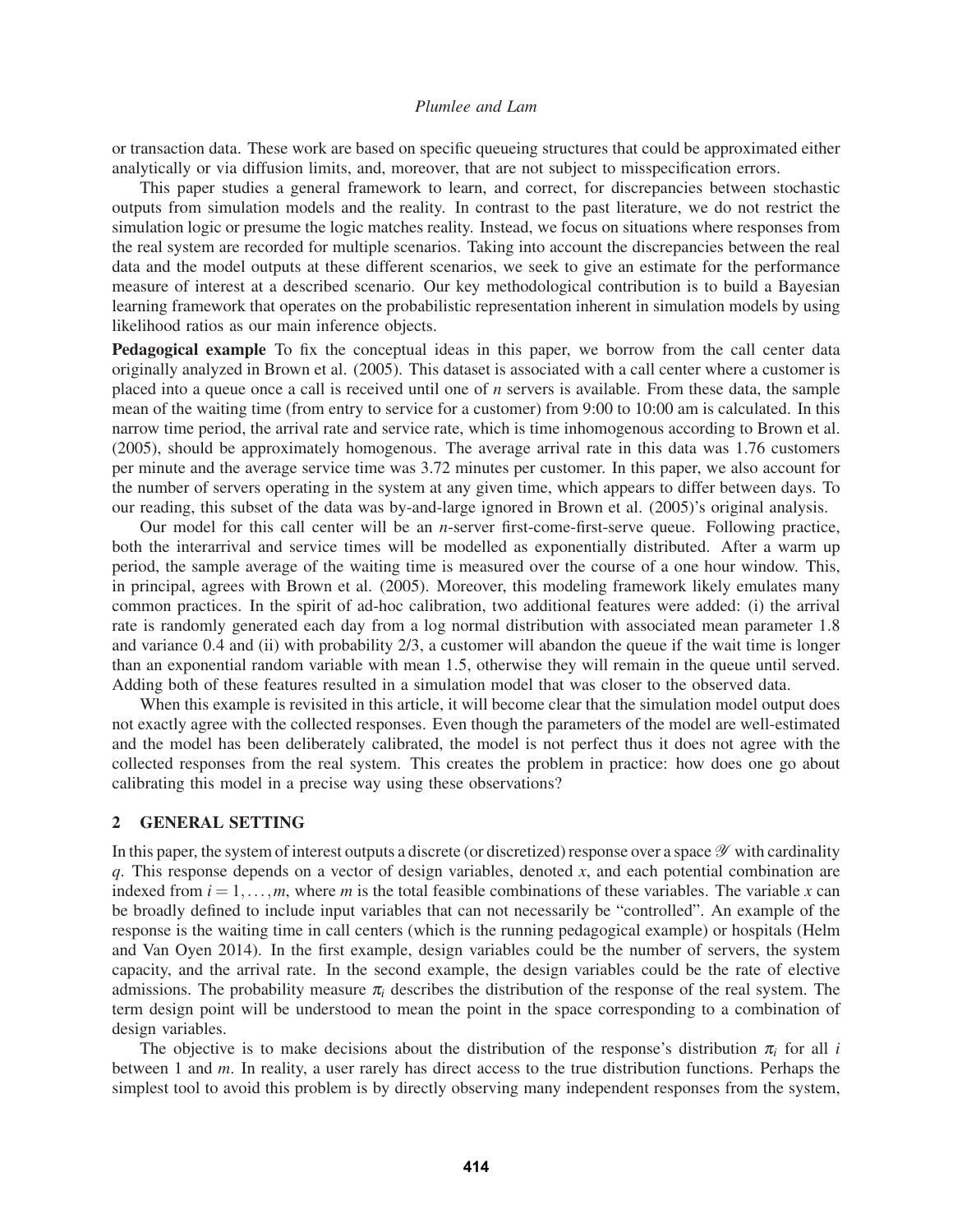possibly from a designed experiment (Li et al. 2015). Using this data,

$$
\widehat{\pi}_i(\gamma) = \frac{1}{N_i} \sum_{k=1}^{N_i} I(y_{ik} = \gamma)
$$
\n(1)

is an estimate of the probability mass function for the true response. Here, *I* is the indicator function and  $y_{ik}$  is the *k*th recorded response on the *i*th setting. For each of the *m* design points, there are  $N_i$  recorded responses corresponding to the *i*th decision variable. As  $N_i$  grows,  $\hat{\pi}_i(\gamma)$  will converge to the true mass function,  $\pi_i(\gamma)$ , under reasonable conditions.

In practice, this purely empirical estimate is not sufficient to make decisions. A user needs many samples in order to directly estimate this quantity to sufficient precision with  $\hat{\pi}_i(\gamma)$  alone. This problem is compounded because doing this for all possible  $x_i$  is almost never a reasonable option. A user may not have access to the some of the design points. For example, this can happen when a potential design point has been proposed but has not yet been implemented. So for many *i*, *Ni* is 0, which makes directly estimating  $\pi$ <sub>*i*</sub> purely from observed responses impossible.

Instead of attempting to directly conduct inference on the unknown  $\pi_i(\cdot)$ , operation researchers often choose a surrogate model to use instead. These models are described using state-of-the-art understanding of a given system, perhaps simplified for computational reasons. The example mentioned in the introduction is the use of first-come first-serve multi-server queues with a Poisson arrival process and an exponentially distributed service times. Despite being a reasonable model, it shows obvious discrepancies with the real data.

Let  $\tilde{\pi}$  be the surrogate model's distribution associated with the design point  $x_i$ . For simplicity, assume that the surrogate model is exactly provided in the sense that simulation is cheap relative to the cost of physical experimentation, and that all parameters in this model are fixed. If the surrogate model is assumed exactly equal to the true model, then  $\pi_i(\gamma)$  can be found precisely with the relation  $\pi_i(\gamma) = \tilde{\pi}_i(\gamma)$ , and no data is needed. But, as discussed before, there is almost always a discrepancy between  $\pi$ <sup>*i*</sup> and  $\tilde{\pi}$ *i* in practice. Thus, in this paper, we will operate from the assumption that the surrogate model is *inexact*, and that data is collected from the system. In general, this means that  $\pi_i(\gamma) \neq \tilde{\pi}_i(\gamma)$  for at least some  $\gamma \in \mathscr{Y}$  and some  $i \in \{1, \ldots, m\}$ , where  $\pi_i$  needs to be statistically inferred. As of yet, there is no systematic way to address this uncertainty and learn the inexactness to the authors' knowledge. This motivated our approach to automatically correct the deficiencies using data, by viewing the model as a black box. The next section will explain the definition of discrepancy in simulation models so that the proposed correction and uncertainty quantification scheme is well defined. Before that, we revisit our running example:

**Pedagogical example** (continued) The response is discretized into the four categories  $\lt 1$ ,  $1-2$ ,  $2-3$ ,  $>$  3 and thus  $q = 4$ . In this example,  $5-9$  servers were considered and thus  $m = 5$ . We also have  $\tilde{\pi}$  to a reasonable approximation by simulating from the described model 1000 times for each design point. Figure 1 shows the frequency diagram of the data along with the surrogate model. The data we use here does not include 5 servers and 9 servers. Using this simulation model, we can conjecture what would happen at these staffing levels. Going by the simulation model alone, one would expect that when 5 servers are present, the average waiting time should often be larger than 3, and when 9 servers are present, the average waiting time will almost never be above 1.

But when looking at the collected responses next to the simulation model, the picture is more muddled. According to the simulation model, the chance of the average waiting time between 1 and 2 minutes is around 8% when 8 servers are used. But in our collected responses, about 25% of the 23 recorded observations are in this range. This indicates that the model is inexact. This knowledge should affect our prediction of the probability of the response being between 1 and 2 when 9 servers are present. Our methodology presented in the next sections will explicitly bring such knowledge into consideration.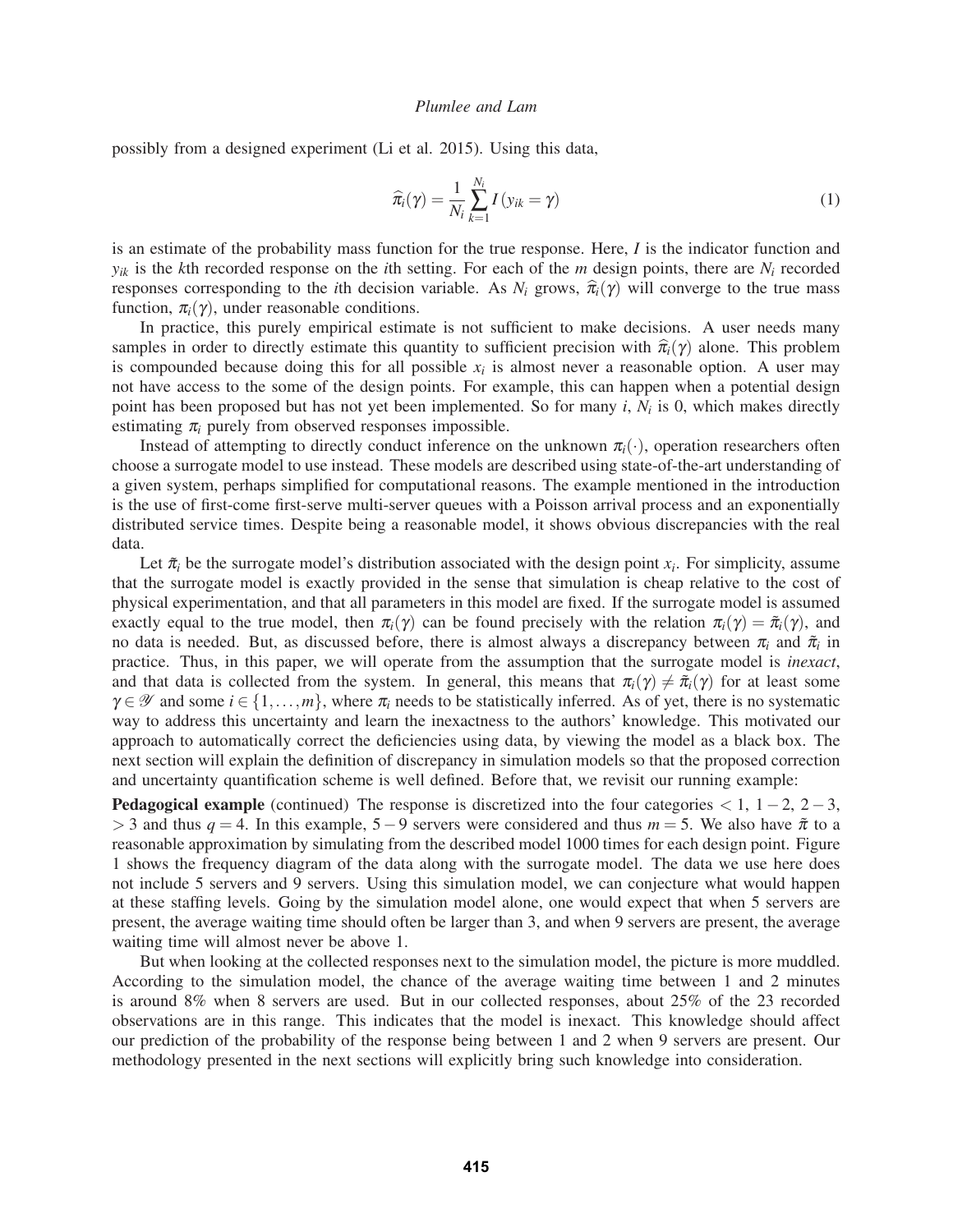

Figure 1: Frequency diagram of the real data (the left bars) and the probabilities computed from the surrogate model (the right bars) for the pedagogical example.

#### 3 DISCREPANCIES AND VALID DISCREPANCIES

This article suggests directly of modeling the *discrepancy* between  $\pi$ *i* and  $\tilde{\pi}$ *i*. The discrepancy  $\delta$ *i* is defined as

$$
\delta_i(\gamma) = \frac{\pi_i(\gamma)}{\tilde{\pi}_i(\gamma)}, \text{ for all } \gamma \in \mathscr{Y}.
$$
 (2)

i.e., the ratio between  $\pi_i$  and  $\tilde{\pi}_i$ . A value of  $\delta_i(\gamma)$  that is exactly 1 for all  $\gamma \in \mathcal{Y}$  would represent a surrogate model with no discrepancy. The  $\delta_i$  reflects the the relative probability of the response between the true response and simulated response. Model inexactness can then be cast as  $\delta_i(\gamma) \neq 1$  for some  $\gamma \in \mathscr{Y}$  and *i* between 1 and *m*.

There are direct analogies between  $\delta_i$  and the likelihood ratio (or adjustment factor) in the context of importance sampling (e.g., Owen (2013), Chapter 9; Asmussen and Glynn (2007), Chapter IV; Glasserman (2003), Chapter 4). However, whereas importance sampling is used to speed up Monte Carlo schemes under a known stochastic model, and the associated  $\pi$ <sub>*i*</sub> and  $\delta$ <sub>*i*</sub> in that situation are therefore known and are designed by the user, ours are not fully observable. In the uncertainty quantification context,  $\delta_i$  also appears in worst-case optimizations formulated to quantify model errors. These optimizations compute conservative estimates of performance measures subject to beliefs or uncertainty on the true model relative to the surrogate (often known as the baseline model). For instance, Hu et al. (2012) considered Gaussian models with mean and covariance uncertainty represented by linear matrix inequalities. Glasserman and Xu (2014) considered nonparametric uncertainty measured by Kullback-Leibler divergence. A notable difference between these lines of work and ours is the role of  $\delta_i$ . While the former is a decision variable in an optimization program that computes a worst-case bound, ours is an object to be *inferred* from data to improve the prediction accuracy.

For simplicity, we assume that our surrogate probabilities  $\tilde{\pi}_i(\gamma)$  are all strictly positive, thus this value of  $\delta_i(\gamma)$  will naturally be  $\geq 0$  and finite. Any  $\tilde{\pi}_i(\gamma)$  for which this is not naturally true can be slightly adjusted by adding small probability for all  $\gamma \in \mathcal{Y}$  and renormalizing the distribution such that the masses sum to one.

In addition to the fact that  $0 \le \delta_i(y) < \infty$ , there is another important constraint on  $\delta_i$  that relates to the fact that  $\pi$ *i* is a probability distribution. Because

$$
\sum_{\gamma \in \mathscr{Y}} \pi_i(\gamma) = 1, \text{ then } \sum_{\gamma \in \mathscr{Y}} \delta_i(\gamma) \tilde{\pi}_i(\gamma) = 1.
$$

Thus the  $L^2$  inner product between  $\delta_i$  and  $\tilde{\pi}_i$  over  $\mathscr Y$  must be exactly equal to 1 for all *i* from 1 to *m*. From the proceeding discussion,

**Definition** Say  $\tilde{\pi}_i$  is a probability distribution over the discrete sample space  $\mathscr Y$  with  $\tilde{\pi}_i(\gamma) > 0$  for all  $\gamma \in \mathscr{Y}$ . Any mapping  $h : \mathscr{Y} \to \mathbb{R}$  is a *valid discrepancy* with respect to  $\tilde{\pi}_i$  if

(i) 
$$
0 \le h(\gamma) < \infty
$$
 for all  $\gamma \in \mathcal{Y}$  and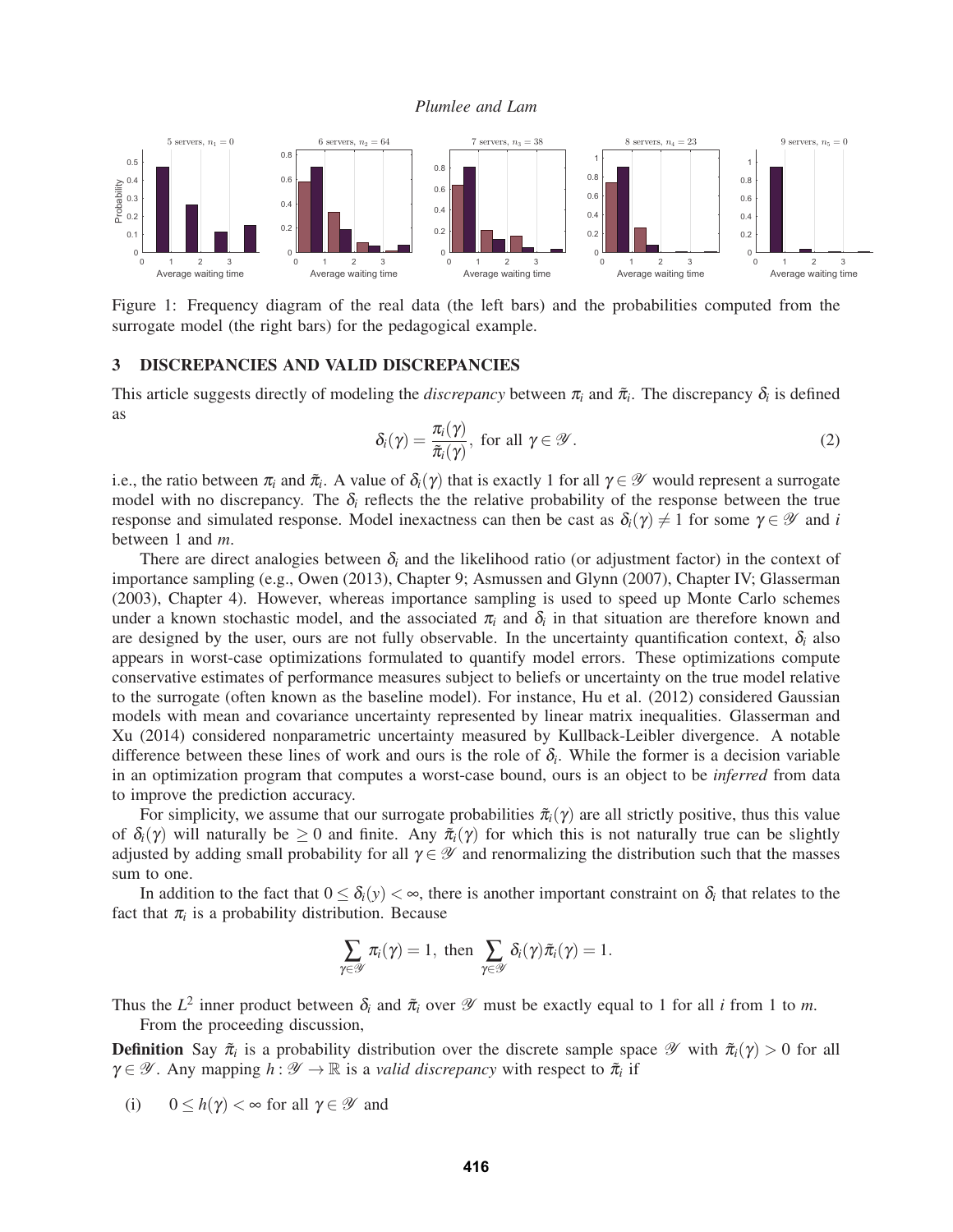(ii)  $\sum_{\gamma \in \mathcal{Y}} h(\gamma) \tilde{\pi}_i(\gamma) = 1.$ 

All  $\delta_i$  as defined in (2) will meet the criteria outlined above, regardless of the true distribution (provided the true distribution is indeed a proper probability distribution over  $\mathscr{Y}$ ).

These two conditions are consistent with the traditional assumptions on likelihood ratios. We highlight them here because they characterize the type of objects that we conduct inference on. Moreover, they show a distinction between inferring stochastic and deterministic model discrepancies, in that probabilistic structure plays a role in the former but not the latter (e.g. compare to Kennedy and O'Hagan (2001)).

We also comment at this point that the finite support assumption of the output distribution, hence the discrepancy, avoids the technical difficulties in both the statistical inference and the computation involving infinite-dimensional parameters. For continuous distributions, one approach is to project them onto a finite number of statistics, such as moments. Such investigation is out of the scope of this work.

#### 4 LEARNING DISCREPANCY

Calibration problems are often located in data-poor environments (in terms of observed responses) which are also rich in prior knowledge. Beyond the notion of a valid discrepancy provided in Section 3, there is often other information available. Even though observed responses do not exist for every design point, similar discrepancies might be anticipated for similar design points. This similarity is measured by the distance in terms of the design variables associated with each point. Recall the example of waiting times in call centers; the discrepancy when the number of servers is 5 is expected to be more similar to the discrepancy when the number of servers is 6 relative to when the number of servers is 8.

To incorporate this type of prior information in a data-poor environment, this paper will use a Bayesian learning approach. Under this framework, the observed responses have a certain likelihood of occurring given the knowledge of the discrepancy. Combining the likelihood of these observed responses with the prior information creates a posterior for the discrepancy.

More concretely, we let *p* generally represent a probability density and  $p(a|b)$  implies the conditional probability density of *a* given *b*. Let a vector *d* represent a vectorized version of the discrepancy:

$$
d = [\delta_1(\gamma_1), \dots, \delta_1(\gamma_q), \dots, \delta_m(\gamma_1), \dots, \delta_m(\gamma_q)]^{\mathsf{T}}.
$$
\n(3)

The term *data* substitutes for the event of all observed responses from the true system:

data = 
$$
\{Y_{ij} = y_{ij}, i = 1,...,m, j = 1,...,N_i\}
$$
.

Our objective is thus to conjecture on

$$
p\left(d\right|\text{data}\right),
$$

which would define the *posterior* of *d*. Using Bayes rule,

$$
p(d|\text{data}) \propto p(\text{data}|d)p(d),\tag{4}
$$

where ∝ stands for equality up to a constant multiplier. The computational methods that we will propose later require only this proportional value.

The first element in the right hand side of (4) is referred to as the likelihood and the second element in the right hand side of (4) is referred to as the prior distribution. The likelihood is straightfowardly defined based on  $\pi$ . Our prior distribution will be such that

$$
p(d = g + G\theta) \propto \exp\left(\epsilon \mathbf{1}^\mathsf{T} \log(g + G\theta) - \lambda \theta^\mathsf{T} \theta\right),\,
$$

where  $\varepsilon$  is a small positive constant,  $\lambda$  is a tuning parameter left to the user,  $\theta \in \mathbb{R}^{pq}$  relates to *d* via an affine map  $d = g + G\theta$  with g and G designed such that we meet the criteria of a valid discrepancy. Based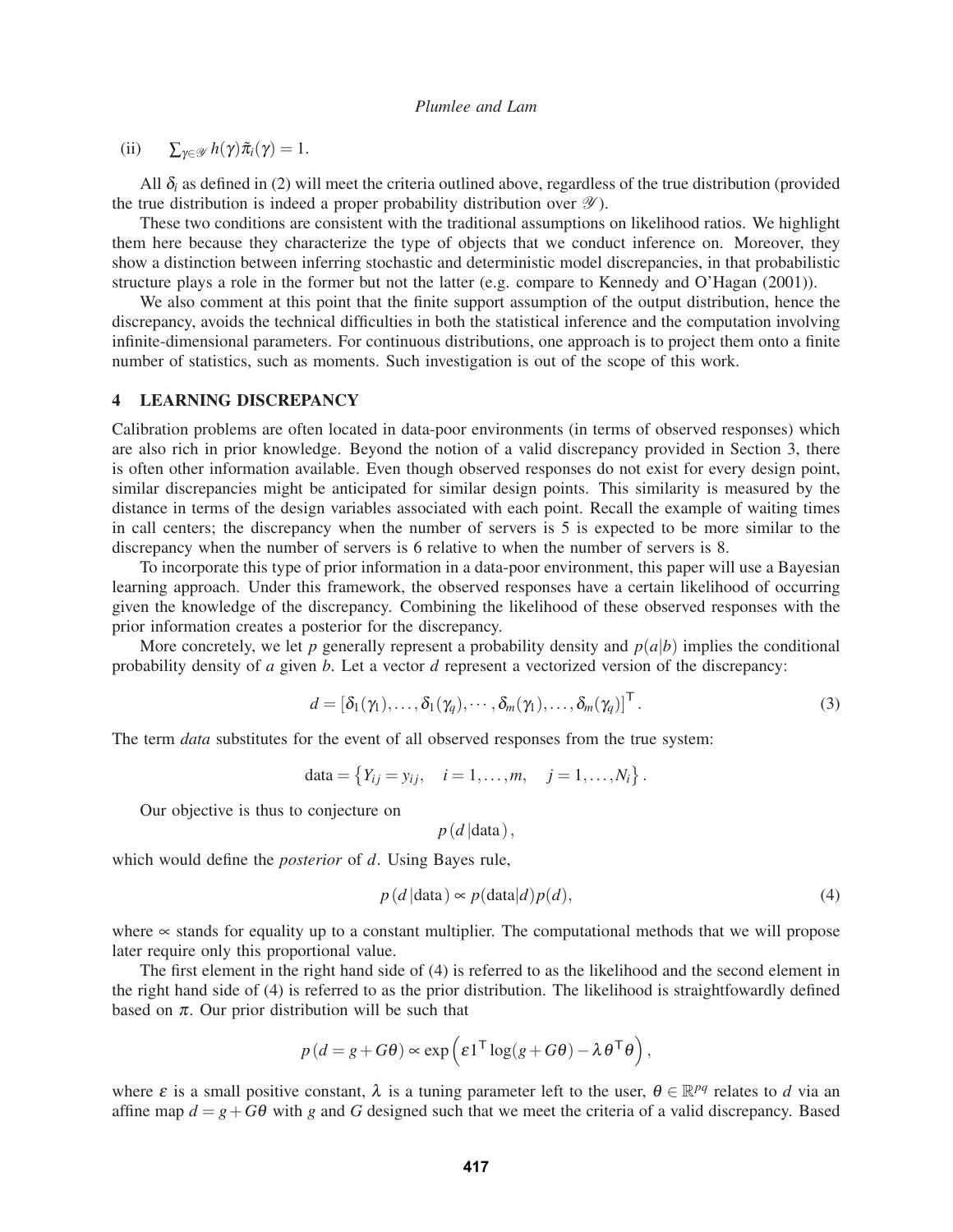on this prior distribution, our posterior on  $\theta$  is

$$
p(\theta | \text{data}) \propto \exp\left( (N + \varepsilon)^{\mathsf{T}} \log(g + G\theta) - \lambda \theta^{\mathsf{T}} \theta \right),\tag{5}
$$

and we can recover *d* with  $d = g + G\theta$ . Note that *N* is the length *mq* vector of counts

$$
N = \left[\sum_{j=1}^{n_1} I(y_{1j} = \gamma_1), \ldots, \sum_{j=1}^{n_1} I(y_{1j} = \gamma_q), \cdots, \sum_{j=1}^{n_m} I(y_{mj} = \gamma_1), \ldots, \sum_{j=1}^{n_m} I(y_{mj} = \gamma_q)\right]^\mathsf{T}.
$$

We explain how the chosen prior distribution agrees with the concept of a valid discrepancy. Basically, it can be interpreted as a multivariate Normal prior on the discrepancy subject to the probabilistic constraints. The vector *g* and matrix *G* are derived from a positive definite matrix *R* and a mean vector μ. These *R* and  $\mu$  can be considered like the mean and covariance for the prior on the bias. For example, it is reasonable to use a vector of 1s as the prior mean for μ. But a prior distribution on *d* of Normal with a mean vector of 1s and a covariance matrix that is proportional to *R* will not satisfy the probabilistic definition of a valid discrepancy with probability one in general. To resolve this, we let *g* and *G* correspond to

$$
g = \mu + R\tilde{\Pi}^{\mathsf{T}} \left( \tilde{\Pi} R \tilde{\Pi}^{\mathsf{T}} \right)^{-1} (1 - \tilde{\Pi}\mu)
$$

and

$$
G=\sqrt{R-R\tilde{\Pi}^{\mathsf{T}}\left(\tilde{\Pi} R\tilde{\Pi}^{\mathsf{T}}\right)^{-1}\tilde{\Pi} R}.
$$

These can be thought of as the conditional mean and square root of the covariance after conditioning on (ii) in the definition of a valid discrepancy. To the authors' knowledge, this method of conditioning normal distributions to resolve the probabilistic definition of a valid discrepancy has not been used elsewhere in the Bayesian statistical literature.

We also need to consider condition (i) when assigning a prior distribution, which is taken care of by the inclusion of the  $\varepsilon$  in our prior. This can be considered as replacing a sharp constraint with what are known in optimization as *barrier functions* (Ben-Tal and Nemirovski 2001, pp 274). That is,  $I(\delta_i(\gamma_i)) \ge 0$ ) is replaced with the barrier

$$
\exp(\pmb{\varepsilon}\log(\pmb{\delta}_i(\pmb{\gamma}_j))),
$$

where  $\epsilon > 0$  is some small constant.

Thus we conclude the following result based on the described prior distribution:

**Theorem 1** Say that  $\tilde{\pi}_i(\gamma) > 0$  for all  $i \in \{1, ..., m\}$  and  $\gamma \in \mathcal{Y}$ . There exists a constant *C* such that

$$
C \exp\left(\epsilon \mathbf{1}^\mathsf{T} \log (g + G \theta) - \lambda \theta^\mathsf{T} \theta\right),\,
$$

is a valid probability density on  $\mathbb{R}^{mq}$ . Moreover, if  $\theta$  is drawn from this distribution on  $\mathbb{R}^{mq}$ , then with probability one

(i) 
$$
g + G\theta > 0
$$
 and (ii)  $\tilde{\Pi}(g + G\theta) = 1$ .

Pedagogical example (continued) Consider our pedagogical example described in Sections 1 and 2. Figure 2 shows the results of the Bayesian analysis of the data. The top panels demonstrate what would happen if the probabilistic constraints that control the notion of a valid discrepancy were ignored in our analysis. Clearly, the non-sensical results with probabilities larger than 1 would not meet any criteria for decision making. While not present here, sometimes these bounds can dip below zero, inducing severe inferential problems. Using the proposed approach that takes into account probabilistic constraints, these issues appear resolved as illustrated in the bottom panels.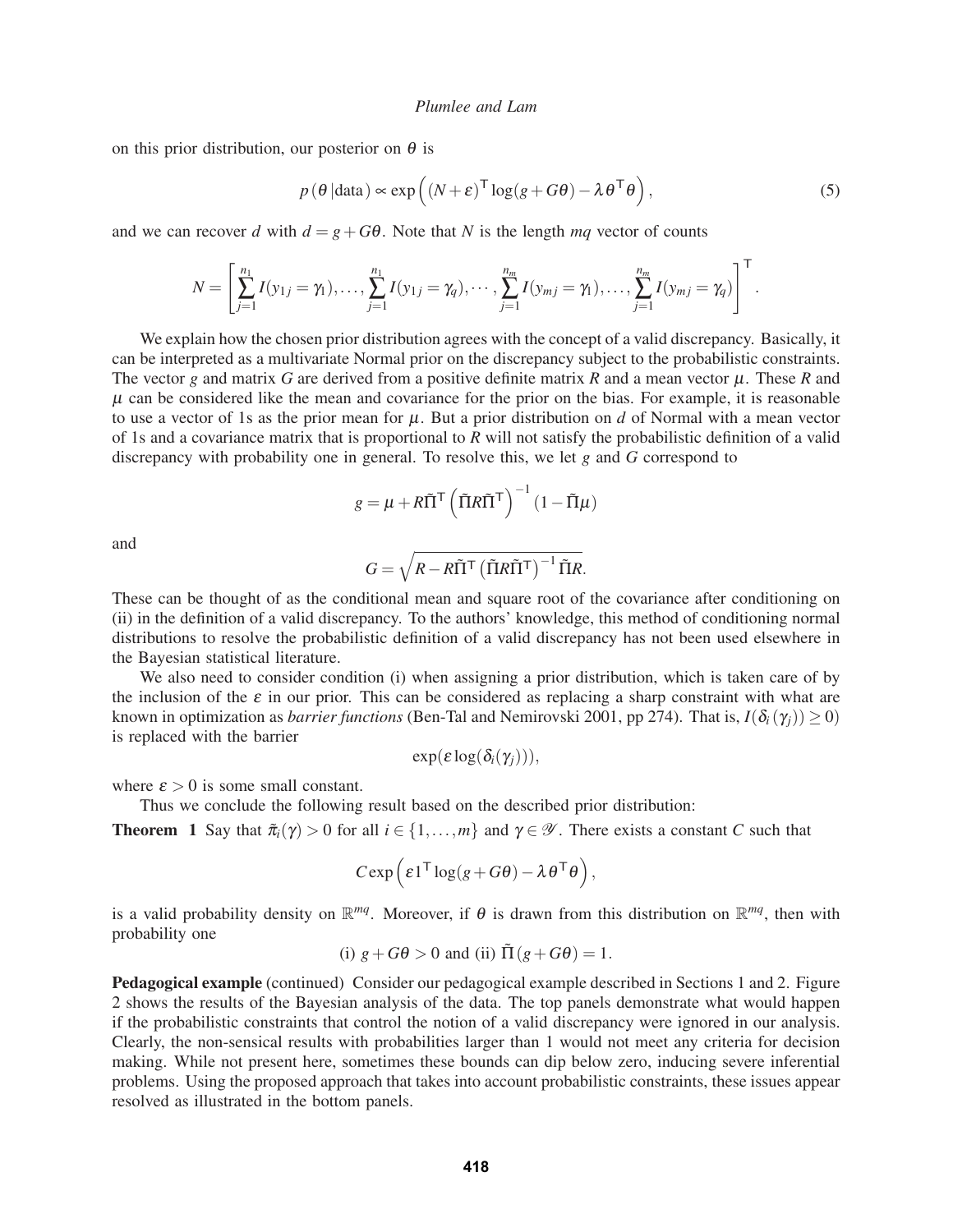

Figure 2: Frequency diagram of the observed responses and the probabilities computed from the surrogate model for the pedagogical example with predictive intervals marked by the rectangles for  $\pi$  based on the observed responses, the surrogate model, and our prior information. The top panels use prior information that ignores validity and the bottom panels use prior information that includes the notion of a valid discrepancy.

A few issues were brought up in the discussion of this example in Section 2. Specifically, when there were 9 servers, how likely was it that the average waiting time would be between 1 and 2 minutes? There is no data, but the simulation model combined with the observed responses and our prior information gives us an estimate of somewhere between 2.5% and 8%. This accounts for the discrepancy that we observed based on the recorded responses at 8 servers. Overall, this range appears to agree with both the data and the surrogate outputs. We are not confident, for example, that staffing 5 servers will produce the same results as the simulation model, which has average waiting times over 3 minutes about 15% of the time. Based on the recorded responses, this could be 22%, but it could also be as low as about 2%. More data would produce tighter bounds; see the result with 64 data points when the number of servers is 6. The confidence intervals are much thinner due to more available data.

## 5 POSTERIOR COMPUTATIONS

This section discusses Bayesian computation methods for a quantity of interest, described by a function  $\zeta(\cdot,\cdot): \mathscr{X} \times \mathscr{Y} \to \mathbb{R}$ , from the posterior. That is, we find upper and lower bounds for

$$
\sum_{i=1}^m \sum_{\gamma \in \mathscr{Y}} \zeta(x_i, \gamma) \pi_i(\gamma) = \sum_{i=1}^m \sum_{\gamma \in \mathscr{Y}} \zeta(x_i, \gamma) \tilde{\pi}_i(\gamma) \delta_i(\gamma).
$$

Let

$$
\tilde{z} = [\zeta(x_1,\gamma_1)\tilde{\pi}_1(\gamma_1),\ldots,\zeta(x_1,\gamma_q)\tilde{\pi}_1(\gamma_q),\cdots,\zeta(x_m,\gamma_1)\tilde{\pi}_m(\gamma_1),\ldots,\zeta(x_m,\gamma_q)\tilde{\pi}_m(\gamma_q)].
$$

# 5.1 Sampling-based approach

Given *w* samples from the length *mq* vectors of the discrepancy parameter  $\theta^{(1)}, \ldots, \theta^{(w)}$ , samples from the posterior of the quantity of interest are

$$
\{\tilde{z}^{\mathsf{T}}g + \tilde{z}^{\mathsf{T}}G\theta^{(k)}, \quad k = 1,\ldots,w\}.
$$

The 95% credible interval is then the gap between the 2.5% and 97.5% empirical quantiles.

Because of the nonregularity of the posterior (and the fact that there is an unknown proportionality constant), direct Monte Carlo sampling is not possible. Sophisticated Markov chain Monte Carlo samplers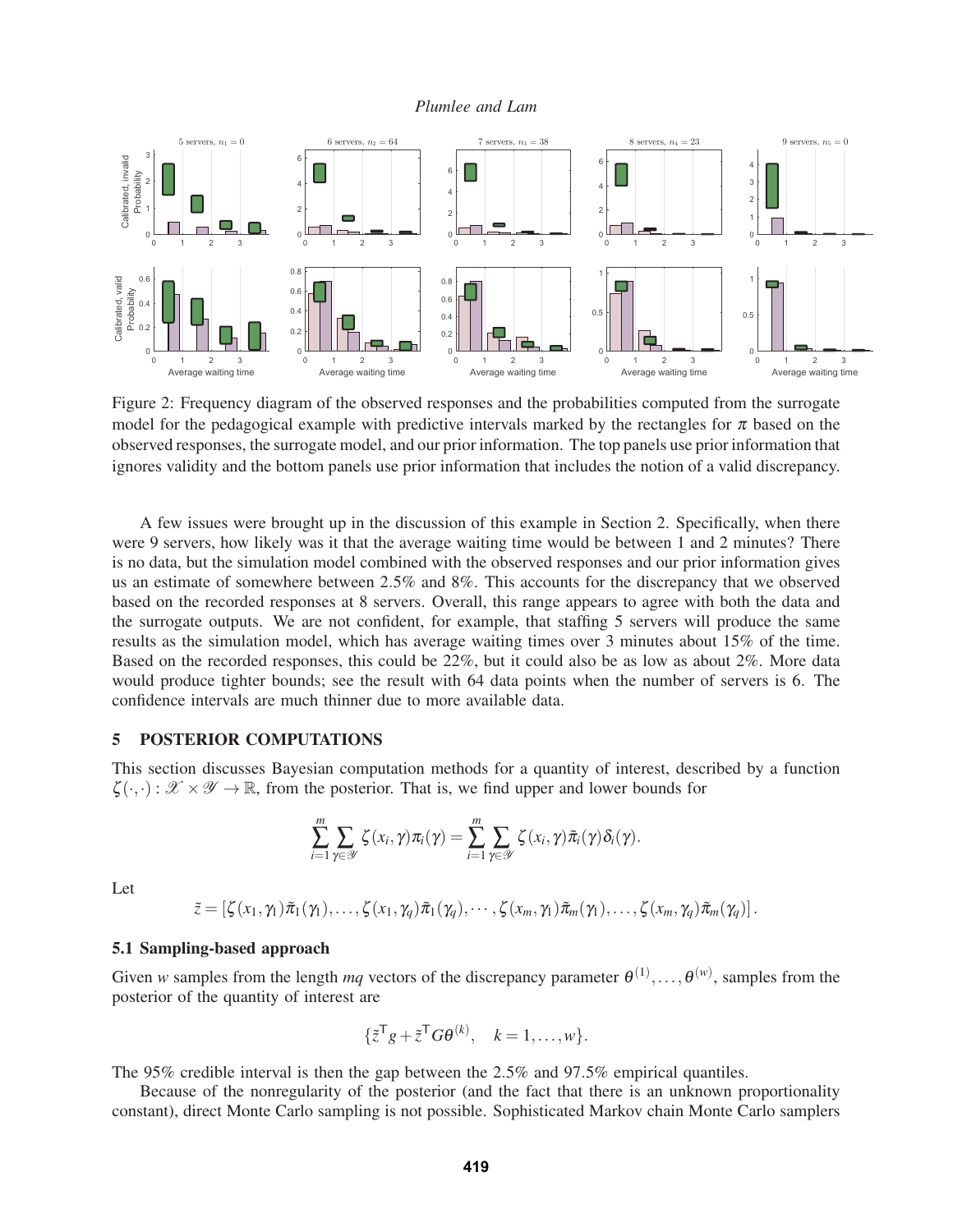were designed explicitly for this purpose (Gelman et al. 2014, Chapters 11 and 12). Perhaps the simplest mechanism for sampling from these nonregular type is a simple Metropolis Hastings algorithm with a symmetric proposal (Gelman et al. 2014, pp 278-280). Here, some initial  $\theta^{(0)}$  is chosen, typically as the maximizer of the posterior in (5). Then an arbitrary symmetric distribution is selected such that the next point is  $\theta^{(0)} + \rho^{(0)}$ , where  $\rho^{(0)}$  is drawn from this symmetric distribution. Starting with  $i = 0$ , the next sample from step *i* is

$$
\theta^{(i+1)} = \begin{cases} \theta^{(i)} + \rho^{(i)}, \text{ with probability } \min\left(1, \frac{p(\theta^{(i)} + \rho^{(i)} | data)}{p(\theta^{(i)} | data)}\right) \\ \theta^{(i)}, \text{ otherwise.} \end{cases}
$$

In the above  $\rho^{(i)}$  are independent draws from this symmetric distribution.

Another approach to consider, which has grown in popularity, is the idea of using Hamiltonian dynamics to modify the Metropolis Hastings algorithm with a non-symmetric proposal distribution. The key benefit of this approach is that it considers the derivative of the posterior when constructing proposal samples. The leap-frog algorithm, taken from Neal (2011), pp 121) and modified here for our specific density function, is that given  $\theta^{(i)}$  the next sample will be:

Algorithm 1 Hamiltonian Monte Carlo Sampler

 $\theta^{prop} = \theta^{(i)}$ Draw  $v_0$  as a *mq* vector of independent standard Gaussian random variables, Let  $v = v_0 + \frac{1}{2} ((N + \varepsilon 1)^{\mathsf{T}} (g + G\theta^{\text{prop}})^{-1}) G - \lambda \theta^{\text{prop}}$ for *L* times do  $\theta^{\text{prop}} = \theta^{\text{prop}} + \epsilon v$  $v = v + ((N + \varepsilon 1)^{\mathsf{T}}(g + G\theta^{\text{prop}})^{-1}) G - 2\lambda \theta^{\text{prop}}.$  $\theta^{(i+1)} =$  $\sqrt{ }$  $\frac{1}{2}$  $\mathbf{I}$  $\theta^{(prop)}$ , with probability min  $\left(1, \frac{p(\theta^{(prop)}|data)}{p(\theta^{(i)})|data}\right)$  $p(\theta^{(i)}|data)$  $\exp\left(\|\nu+\frac{1}{2}\left((N+\varepsilon)^{\mathsf{T}}(g+G\theta^{\mathrm{prop}})^{-1}\right)G-\lambda\theta^{\mathrm{prop}}\|^2/2\right)$  $\exp(\|v_0\|^2/2)$  $\setminus$  $\theta^{(i)}$ , otherwise.

The numerical constant  $e > 0$  and the integer  $L > 0$  are parameters of this algorithm that can be adjusted to reach a distribution more inline with the results in the problem.

Lastly, consider slice sampling (Neal 2003). This sampler, similar to principal to the Hit and Run algorithm (Belisle et al. 1993) and the approach of Chen and Schmeiser (1998). Because of the unique ´ properties of our posterior (namely, convexity of the level sets), the reflective slice sampling has particular appeal. The basic idea is to sample uniformly from level-sets of the density by choosing a direction and reflecting off the barrier of the level set. Start with some positive constant  $\alpha$  and let  $\theta^*$  be the maximizer of the posterior. The algorithm is that given  $\theta^{(i)}$ ,  $\alpha > 0$  the next sample will be:

# Algorithm 2 Slice Sampler

Set  $\theta^{(i+1)} = \theta^{(i)}$ . Draw random direction *h* for *L* times do Find largest step size  $\Delta$  along *h* such that  $p(\theta^{(i+1)} + \Delta h|data) \geq p(\theta^*|data) \exp(-\alpha)$ . Set  $\theta^{(i+1)} = \theta^{(i+1)} + \Delta h$ . Let  $v = ((N + \varepsilon 1)^{\top} (g + G\theta^{(i+1)})^{-1}) G - 2\lambda \theta^{(i+1)}$  and update  $h = h - 2v \frac{v^{\top} h}{v^{\top} v}$ . Find largest step size  $\Delta$  along *h* such that  $p(\theta^{(i+1)} + \Delta h|data) \geq p(\theta^*|data) \exp(-\alpha)$ .

Let *U* be a uniform random variable between 0 and 1 and  $\theta^{(i+1)} = \theta^{(i+1)} + U\Delta h$ .

Let  $\alpha = \log p(\theta^*|data) - \log p(\theta^{(i+1)}|data) - \log(U)$ .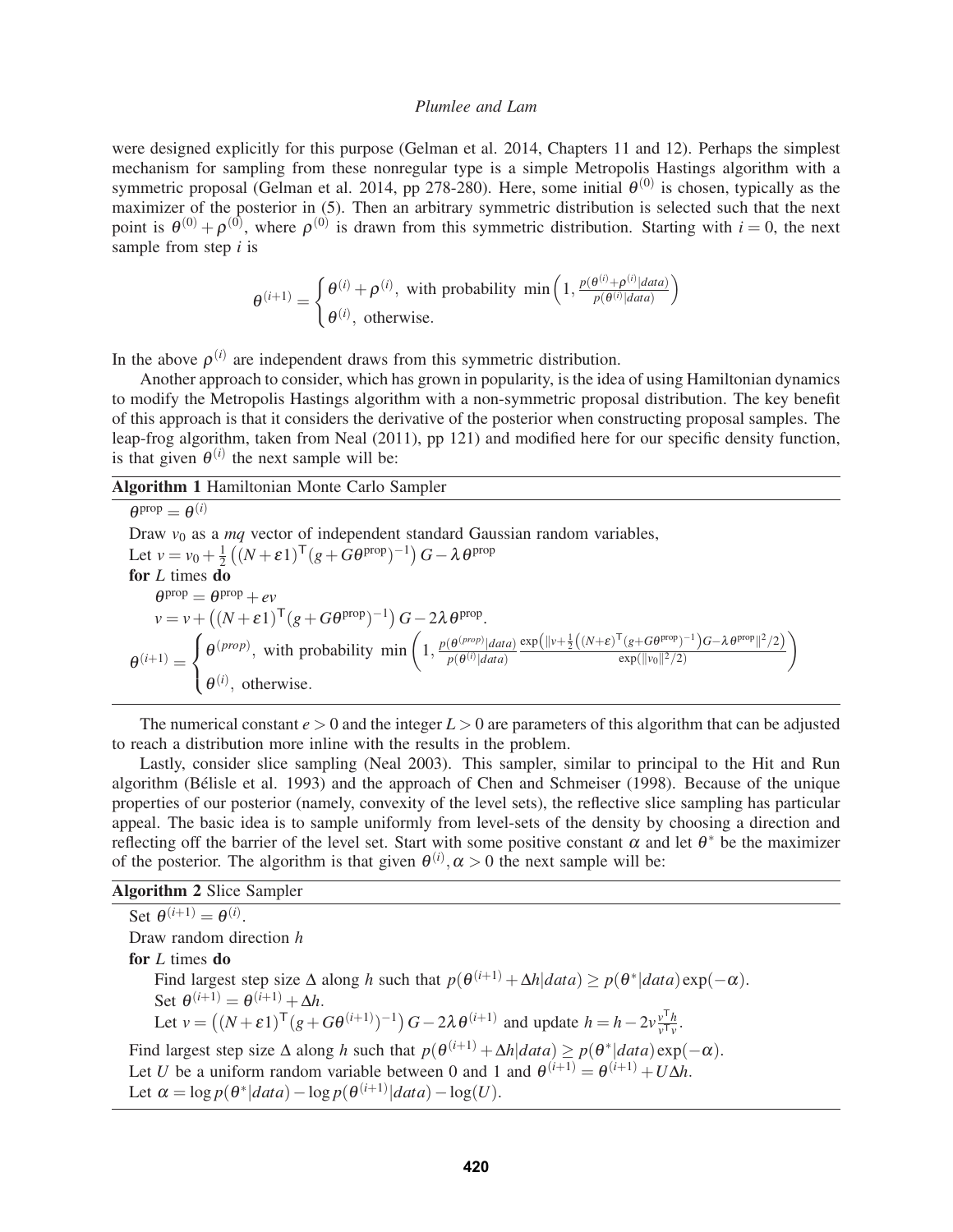The numerical constant  $L > 0$  is a parameter of this algorithm that can be adjusted. There is no need for an acceptance/rejection step. The major computational the burden of this sampler lies in our ability to find the maximum step size quickly and effectively.

Pedagogical example (continued) We attempted the samplers from Section 5.1 on the posterior described in the running example. The results are located in Table 1. Attempts were made to optimize all three methods and balance the computational time by using different total amounts of samples collected. Half the samples for each sampler were discarded as a warm-up period. Though these results are limited, they indicate that the choice of sampler will play a major role in being able to efficiently sample from the posterior of the quantity of interest. The method with the best effective sample size on a subsample of 200 was the slice sampling approach. This is despite that the number of iterations is low compared to the other two methods.

Table 1: The results for the sampling approaches using the queueing data as described in Section 5.1.

 $\sim$ 

|                      | <b>MH</b> | <b>HMC</b> | SS      |
|----------------------|-----------|------------|---------|
| Total time (seconds) | 0.51      | 0.61       | 1.05    |
| Recorded samples     | 10,000    | 800        | 400     |
| ESS                  | 48/200    | 107/200    | 198/200 |
| % rejected           | 44.6 %    | 18.0%      | $0.0\%$ |

#### 5.2 Optimization-based approach

Because of the complexity in the setup and execution of the above samples, we also propose a new method for posterior inference using convex optimization to develop confidence bounds for the quantity of interest. This approach is inspired from the literature of robust optimization (e.g., Ben-Tal and Nemirovski 2002, Ben-Tal et al. 2009, Bertsimas et al. 2011) that represents uncertain or ambiguous parameters in an optimization problem by imposing constraints, forming the so-called ambiguity or uncertainty sets. When the uncertain parameters follow probability distributions, the uncertainty sets are constructed as a predictive set that contains the truth with a prescribed confidence. This is particularly useful in approximating chanceconstrained programs (e.g., Ben-Tal and Nemirovski 2002, Chapter 2), and performance measures from complex stochastic models (e.g., Bandi and Bertsimas 2012, Bandi and Bertsimas 2014). Recently, Gupta (2015) considered obtaining Bayesian statistical guarantees for uncertainty sets, particularly for the case of distributionally robust optimization where the uncertain parameters are themselves probability distributions. Beyond that, to our best knowledge, there has been no attempt to use robust optimization as a tool for computing Bayesian posterior. Thanks to the probabilistic structure and the high dimensionality of the parameter space (*qm*) induced in our setting, we advocate robust optimization as an efficient computational tool for inferring on the posterior distribution.

To begin, consider an uncertainty set of *d* based on the posterior. This uncertainty set replaces the probabilistic posterior with a deterministic set-based statement of the feasibility of the discrepancy. That is, given some constant  $c$  that controls the "size" of the uncertainty set, let

$$
\mathscr{U} = \{d = g + G\theta \, | \, p(\theta | \text{data}) \geq c, \theta \in \mathbb{R}^{qm} \}.
$$

Clearly, as  $c$  gets smaller,  $\mathscr U$  is nondecreasing in size. Motivated by some theoretical results excluded from this article, a reasonable approach would be to set

$$
c = \frac{1}{2}\Phi^{-1}(w)^2 + \max_{\theta \in \mathbb{R}^{qm}} p(\theta | \text{data}).
$$

The benefits of this choice are two fold. First, this guarantees that  $\mathcal U$  will be nonempty. Second, this choice leads to asymptotic bounds very close to 95% confidence bounds, which are popular in diverse areas of science and business.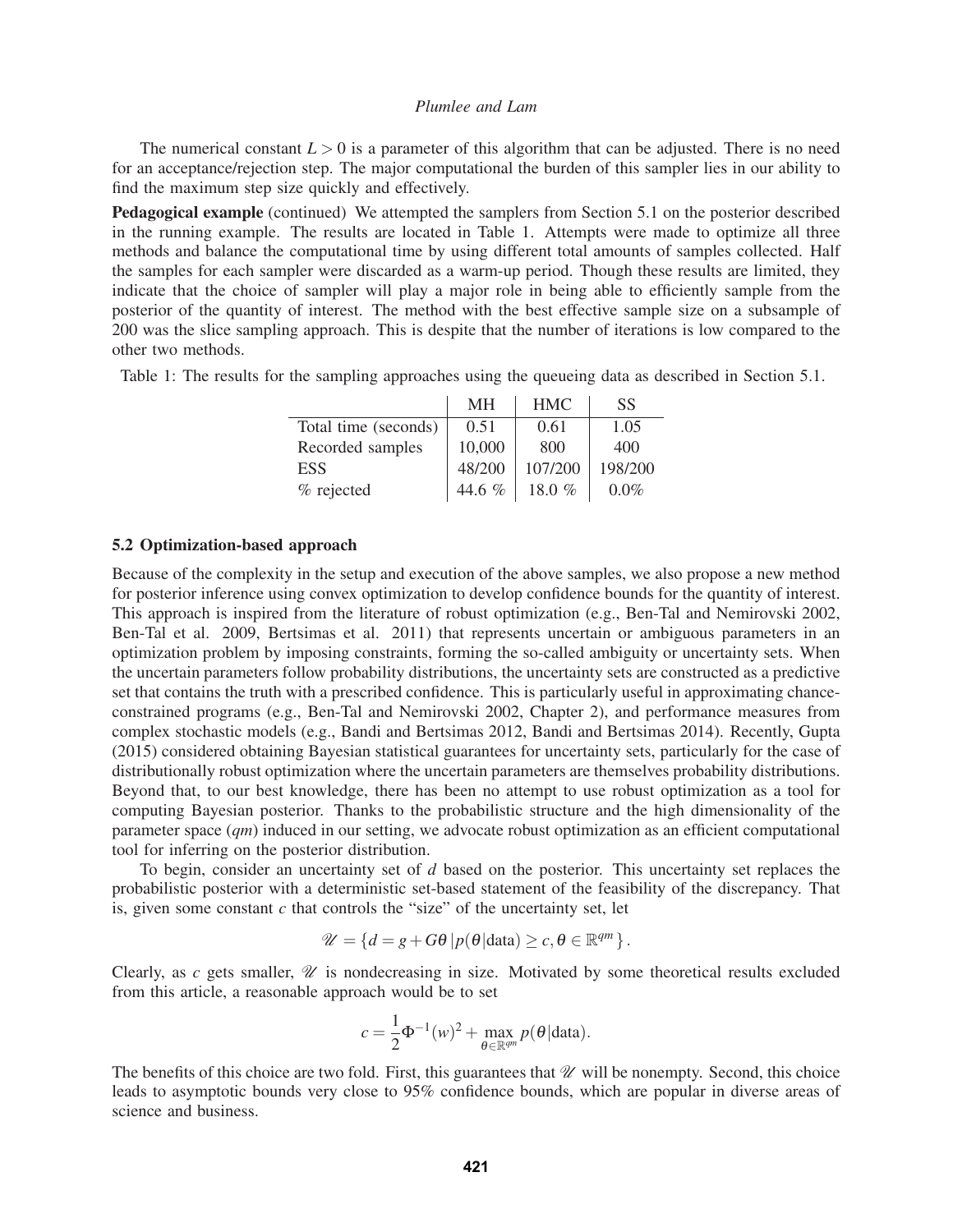Our optimization problem to find the bounds is stated as

$$
\max \text{ or } \min \quad \tilde{z}^{\mathsf{T}}d, \\
\text{subject to} \qquad d \in \mathcal{U}.
$$
\n
$$
(6)
$$

which can be solved with most convex programming approaches if the feasible region is convex (such as penalty methods and interior point methods; see Bertsekas (1999)). Because of the structure of the problem, **Proposition**  $\mathcal{U}$  is a strictly convex set on the interior of  $\mathbb{R}^{qm}_+$  for all  $\varepsilon > 0$  and  $\lambda > 0$ .

Note that the assumption of the prior plays a critical role. If  $\varepsilon$  was not included in the prior, we would not be guaranteed that  $\mathcal U$  is a bounded set on the interior of valid discrepancies (by the coercivity of  $p(\cdot|data)$ ). The prior for  $\theta$  was chosen to be log-concave. If a different choice was made for the prior on  $θ$ , *U* may not be convex.

Pedagogical example (continued) We now offer a graphical explanation of the differences in the methods described in Sections 5.1 and 5.2. Say a user is concerned with staffing exactly 6 servers. What is an upper bound on the probability that the average wait time is below 2 minutes? Using the discretization introduced for this example, this would correspond to

$$
\pi_2(\gamma_1)+\pi_2(\gamma_2)=\tilde{\pi}_2(\gamma_1)\delta_2(\gamma_1)+\tilde{\pi}_2(\gamma_2)\delta_2(\gamma_2)=0.251\delta_2(\gamma_1)+0.294\delta_2(\gamma_2).
$$

i.e.,  $\zeta(x_2, y_1) = \zeta(x_2, y_2) = 1$ , and all other  $\zeta$ 's are 0.

Consider the sampling based approach. If 200 outputs are sampled from  $\theta^{(1)}, \ldots, \theta^{(200)}$ , the upper credible interval would be determined by finding the hyperplane parallel to  $0.251\delta_2(\gamma_1)+0.294\delta_2(\gamma_2)$  such that exactly 5 samples are to the right and above it. The robust optimization approach works similarly, with the major difference that the hyperplane is maximized over the convex set  $\mathcal U$  described in Section 5.2. This is illustrated in Figure 3, where it should be emphasized that these are both the samples and the true uncertainty set computed from the data, not merely a cartoon. Here, the convexity (and nonellipsoidal) shape of the projection of the uncertainty set is verified visually. The samples appear to roughly agree with the uncertainty set despite them being generated from an approximate sampler.

#### 6 Conclusion

We have studied inference on model discrepancies between surrogate stochastic or simulation models and real response data under the availability of multiple design points. This probabilistic constraints of this case is unique to stochastic settings and deviates from previous work in the deterministic setting where no such constraint is considered, and in other stochastic calibration problems where specific model structures are assumed known or perfectly specified. This articles has also compared two ways of computing posterior predictive intervals, typical samplers and a new optimization approach. We anticipate that learning stochastic model discrepancy can be extended to higher-dimensional problems (such as continuous, and thus infinitedimensional, distributions). The major complexity here is that the number of positivity constraints is on the order of the space space, thus any proposed method must be careful designed to be well-defined and computable.

## ACKNOWLEDGMENTS

We thank Ilan Guedj for the data organization and for Avi Mandelbaum for continuing to place the data on the website http://ie.technion.ac.il/serveng/. We also gratefully acknowledge support from the the National Science Foundation under grants CMMI-1400391/1542020 and CMMI-1436247/1523453.

# REFERENCES

Asmussen, S., and P. W. Glynn. 2007. *Stochastic Simulation: Algorithms and Analysis*. Springer Science & Business Media.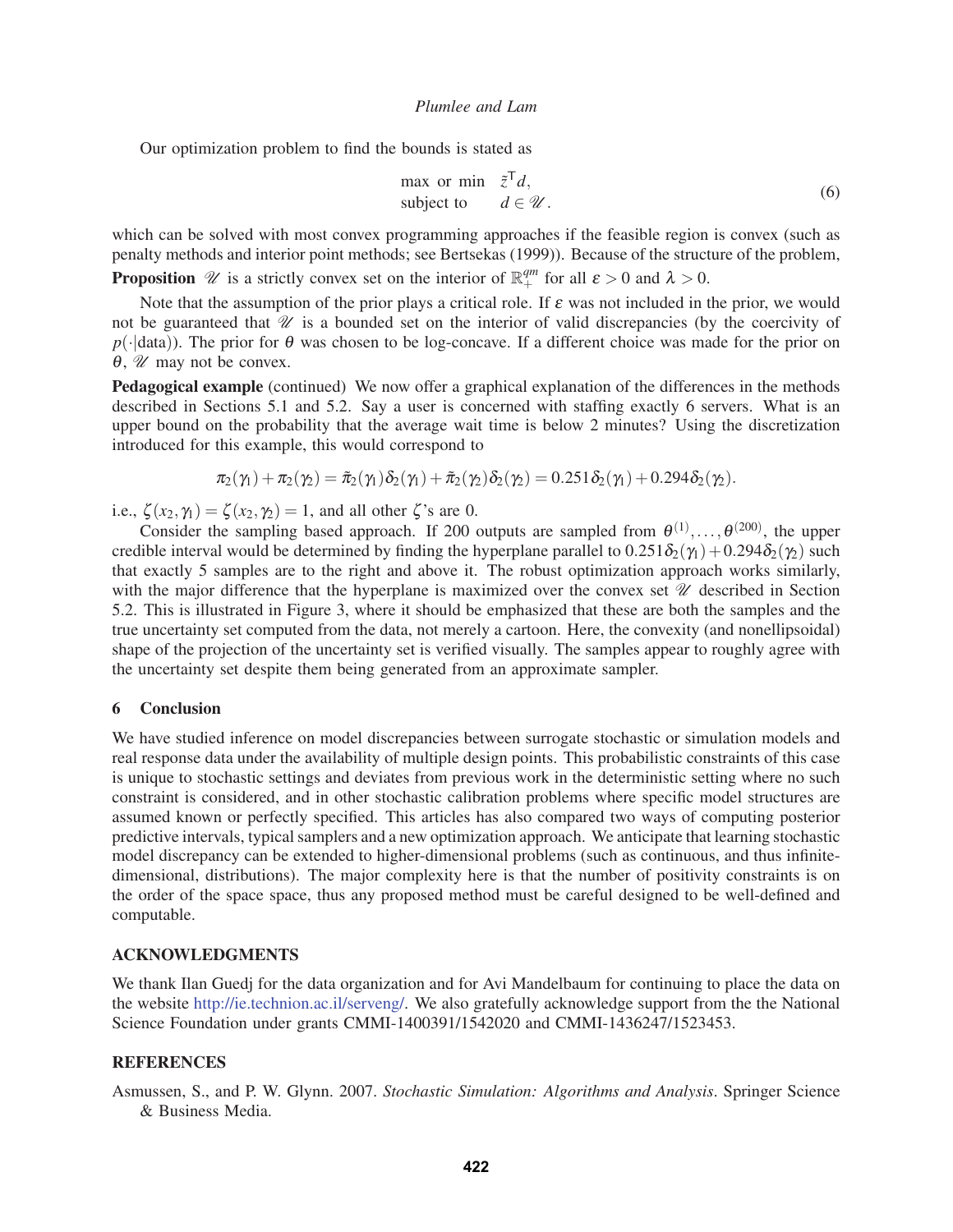*Plumlee and Lam*



Figure 3: Graphical description of the differences between optimization- and sampling-based approaches for the stochastic discrepancy problem. The bottom axis corresponds to  $\delta_2(\gamma_1)$  and the vertical axis corresponds to  $\delta_2(\gamma_2)$ . The light arrows describe the gradient of the objective function. The 200 dots are samples from a well-tuned slice sampler. The upper limit of the 2.5% and 97.5% quantile is indicated by the dashed lines line. The region labeled  $\mathcal U$  is the projection of the convex set  $\mathcal U$  onto this two-dimensional plane. The maximum of the optimization is determined by the pictured line.

- Balci, O., and R. G. Sargent. 1982. "Some examples of simulation model validation using hypothesis testing". In *Proceedings of the 1982 Winter Simulation Conference*, edited by Highland, Chao, and Madrigal, 621–629. Piscataway, NJ: IEEE.
- Bandi, C., and D. Bertsimas. 2012. "Tractable Stochastic analysis in high dimensions via robust optimization". *Mathematical Programming* 134 (1): 23–70.
- Bandi, C., and D. Bertsimas. 2014. "Robust option pricing". *European Journal of Operational Research* 239 (3): 842–853.
- Basawa, I. V., U. N. Bhat, and R. Lund. 1996. "Maximum likelihood estimation for single server queues from waiting time data". *Queueing Systems* 24 (1-4): 155–167.
- Bélisle, C. J., H. E. Romeijn, and R. L. Smith. 1993. "Hit-and-run algorithms for generating multivariate distributions". *Mathematics of Operations Research* 18 (2): 255–266.
- Ben-Tal, A., L. El Ghaoui, and A. Nemirovski. 2009. *Robust Optimization*. Princeton University Press.
- Ben-Tal, A., and A. Nemirovski. 2001. *Lectures on Modern Convex Optimization: Analysis, Algorithms, and Engineering Applications*. SIAM.
- Ben-Tal, A., and A. Nemirovski. 2002. "Robust optimization–methodology and applications". *Mathematical Programming* 92 (3): 453–480.
- Bertsekas, D. P. 1999. *Nonlinear Programming*. Athena Scientific Belmont.
- Bertsimas, D., D. B. Brown, and C. Caramanis. 2011. "Theory and applications of robust optimization". *SIAM Review* 53 (3): 464–501.
- Bingham, N., and S. M. Pitts. 1999. "Non-parametric estimation for the M/G/∞ queue". *Annals of the Institute of Statistical Mathematics* 51 (1): 71–97.
- Brown, L., N. Gans, A. Mandelbaum, A. Sakov, H. Shen, S. Zeltyn, and L. Zhao. 2005. "Statistical analysis of a telephone call center: A queueing-science perspective". *Journal of the American Statistical Association* 100 (469): 36–50.
- Chen, M.-H., and B. Schmeiser. 1998. "Toward black-box sampling: A random-direction interior-point Markov chain approach". *Journal of Computational and Graphical Statistics* 7 (1): 1–22.